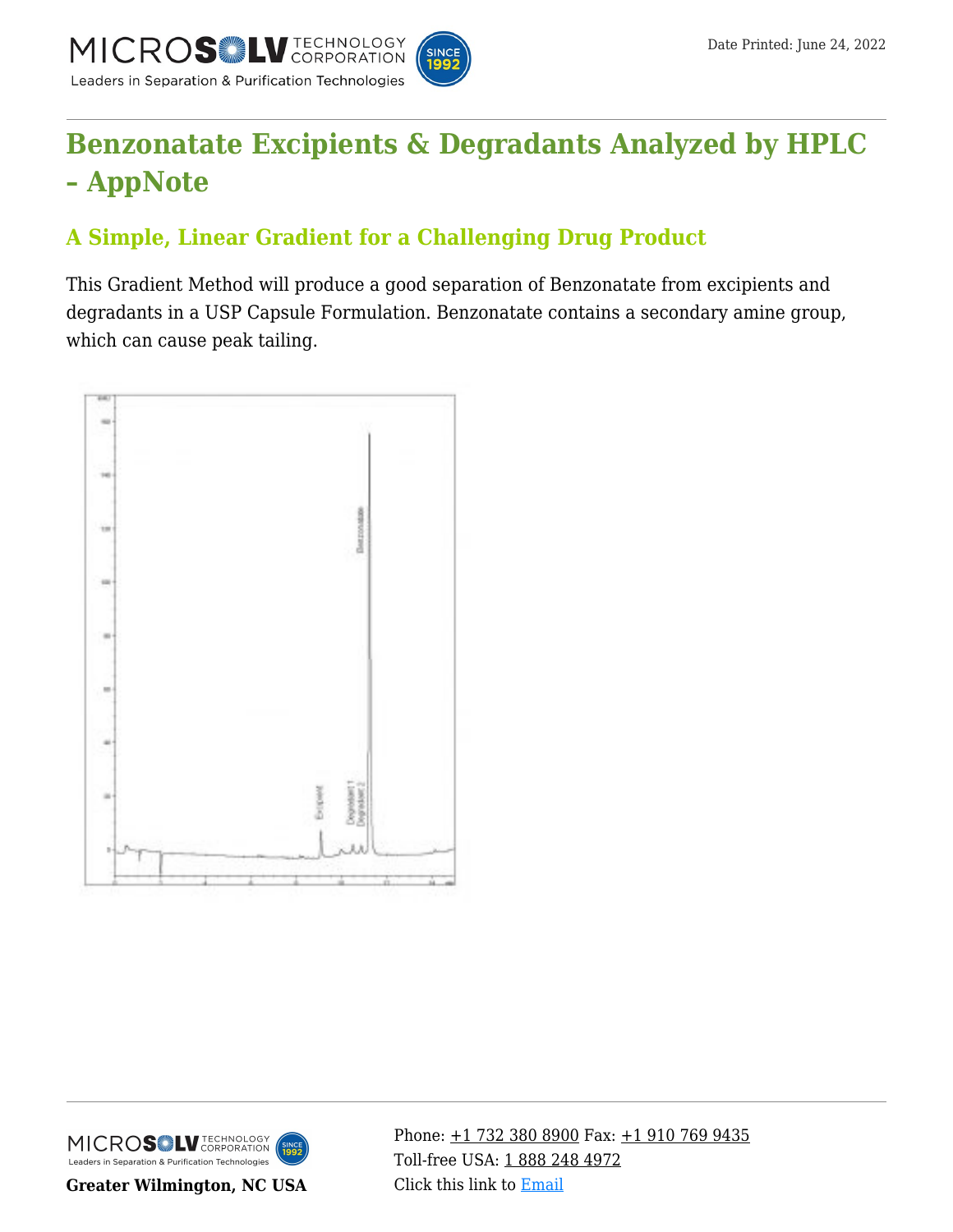







#### **Peak:**

Benzonatate

## **Method Conditions**

**Column:** Cogent Bidentate C18™, 4μm, 100Å

**Catalog No.:** 40018-75P

**Dimensions:** 4.6 x 75mm

## **Mobile Phase:**

—A: DI Water / 10mM Sodium Phosphate Monobasic

—B: 80% Acetonitrile / 20% DI Water / 10mM Sodium Phosphate Monobasic

## **Gradient:**

| Time (minutes) | %B  |
|----------------|-----|
|                |     |
| 15             | 100 |

**Temperature:** 40°C **Injection vol.:** 10μL **Flow rate:** 1.5mL / minute **Detection:** UV @ 280nm

*Notes: Benzonatate is a non-narcotic oral antitussive (cough suppressant) drug, taken orally, which works by anesthetizing the tissues of the lungs and pleura responsible for the cough reflex. It is sold under the brand name Tessalon Perles (gelcaps) or Tessalon Capsules.*



**Greater Wilmington, NC USA**

Phone:  $\pm$ 1 732 380 8900 Fax:  $\pm$ 1 910 769 9435 Toll-free USA: [1 888 248 4972](#page--1-0) Click this link to [Email](https://www.mtc-usa.com/contact)